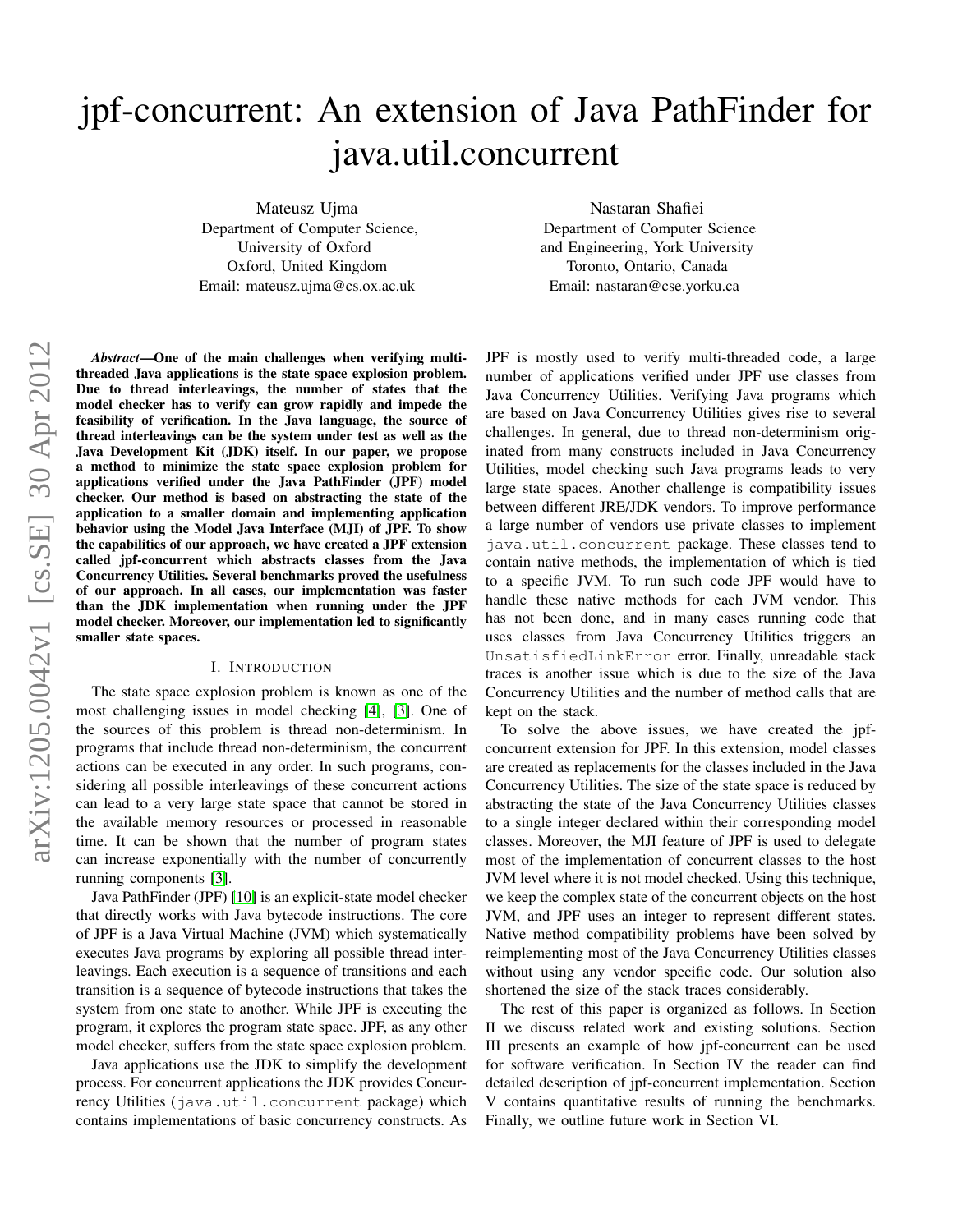#### II. RELATED WORK

There exist several programming interfaces within JPF that can be used to solve the presented issues. To provide implementation for unsupported native methods and reduce the state space JPF contains Model Java Interface (MJI). In resemblance to Java Native Interface (JNI), which is used to transfer the execution from the Java level to the native level, MJI is used to transfer the execution from JPF to the host JVM. All methods that execute on the host JVM using MJI are atomic, therefore, they do not contribute to the state space explosion problem. In the cases where a method has to be executed on the JPF level, in order to avoid thread reschedulings, we can use the class govnasa\_jpf\_jvmVerify. This class includes the methods beginAtomic() and endAtomic(). All the bytecode instructions surrounded by these two methods are combined into a single transition. Reducing the stack traces can be achieved by means of a listener. Such a listener could extend the ListenerAdapter class and implement the propertyViolated() method to access and augment the current stack trace. To the best of our knowledge, before jpf-concurrent there was no work that would provide a coherent usage of these techniques that would allow state abstraction on the JPF level and state handling on the host VM level. There are a few other JPF extensions that reimplement JDK libraries to allow verification. jpf-awt [\[9\]](#page-5-3) focuses on AWT/Swing libraries and uses MJI to reimplement EventDispatchThread where it reads UI scripts that are used as drivers for the verification process. Another extension is net-iocache [\[2\]](#page-5-4), [\[1\]](#page-5-5) which allows verification of networking applications in the presence of backtracking. Unfortunately, because of unique characteristics of GUI and networking applications none of these techniques can be directly applied to Java Concurrency Utilities.

### III. EXAMPLE

In this section, we use a simple example to explain how the jpf-concurrent extension can be used to verify Java programs. As jpf-concurrent is an extension to JPF, we assume that a fully functional copy of JPF is available. The first step to use our extension is to download it from the jpf-concurrent project website  $<sup>1</sup>$  $<sup>1</sup>$  $<sup>1</sup>$ . The next step is to specify a directory where</sup> jpf-concurrent can be found in the site.properties file. From this point in  $\star$ . jpf files, we can use the @using keyword to enable jpf-concurrent for a given target application. The classes modelled within jpf-concurrent follow the same API as their corresponding classes in the Java Concurrency Utilities. Therefore, running JPF with jpf-concurrent enabled does not affect the verification results, i.e., the output produced by JPF with jpf-concurrent will not be different from the output when running it without jpf-concurrent. The only way that using jpf-concurrent affects the verification is the decrease of verification time and support for native calls within classes of Java Concurrency Utilities.

<span id="page-1-0"></span><sup>1</sup>http://babelfish.arc.nasa.gov/trac/jpf/wiki/projects/jpf-concurrent

The content of ReentrantLockPerformanceTest.jpf file which is used for running one of the jpf-concurrent benchmarks is shown in Figure 1. Figure 2 contains output of a successful verification.

# mode property file for running JPF on ReentrantLockPerformanceTest example @using jpf-concurrent target = ReentrantLockPerformanceTest Fig. 1. ReentrantLockPerformanceTest.jpf ./jpf ReentrantLockPerformanceTest.jpf 4 JavaPathfinder v6.0 - (C) RIACS/NASA Ames Research Center ======================================= system under test application: ReentrantLockPerformanceTest.java arguments: 4 ========================= search started: 8/21/11 4:55 PM \*\*\*\*\* ReentrantLock PERFORMANCE TEST \*\*\*\*\* Number of threads = 4 ================================================= results no errors detected ============================================== statistics elapsed time: 0:00:05 states: new=18762, visited=36606, backtracked=55367, end=107 search: maxDepth=35, constraints hit=0 choice generators: thread=18761 (signal=0, lock=2, shared ref=5727), data=0 heap: new=9818, released=131340, max live=370, gc-cycles=51600 instructions: max memory: 482MB loaded code: classes=82, methods=1382 ======================== search finished: 8/21/11 4:55 PM

Fig. 2. Running one of jpf-concurrent benchmarks

#### IV. TOOL DESCRIPTION

# *Java PathFinder Features*

JPF can be considered as a JVM that executes the Java code under test. JPF itself is written in Java, and therefore, it runs on top of another JVM, called the host JVM. Figure 3 shows the different layers involved while JPF is running on target code.

One of the key features of JPF are its model classes. These classes are considered as part of the code under test which is model checked by JPF. Model classes are replacements for Java classes. By implementing a model class corresponding to a certain target class, we can force JPF to not model check the original class, but instead model check the model class as an alternative.

Another key feature of JPF is its MJI. The implementation of MJI is based on classes called native peers. These classes run on top of the host JVM, and they are not model checked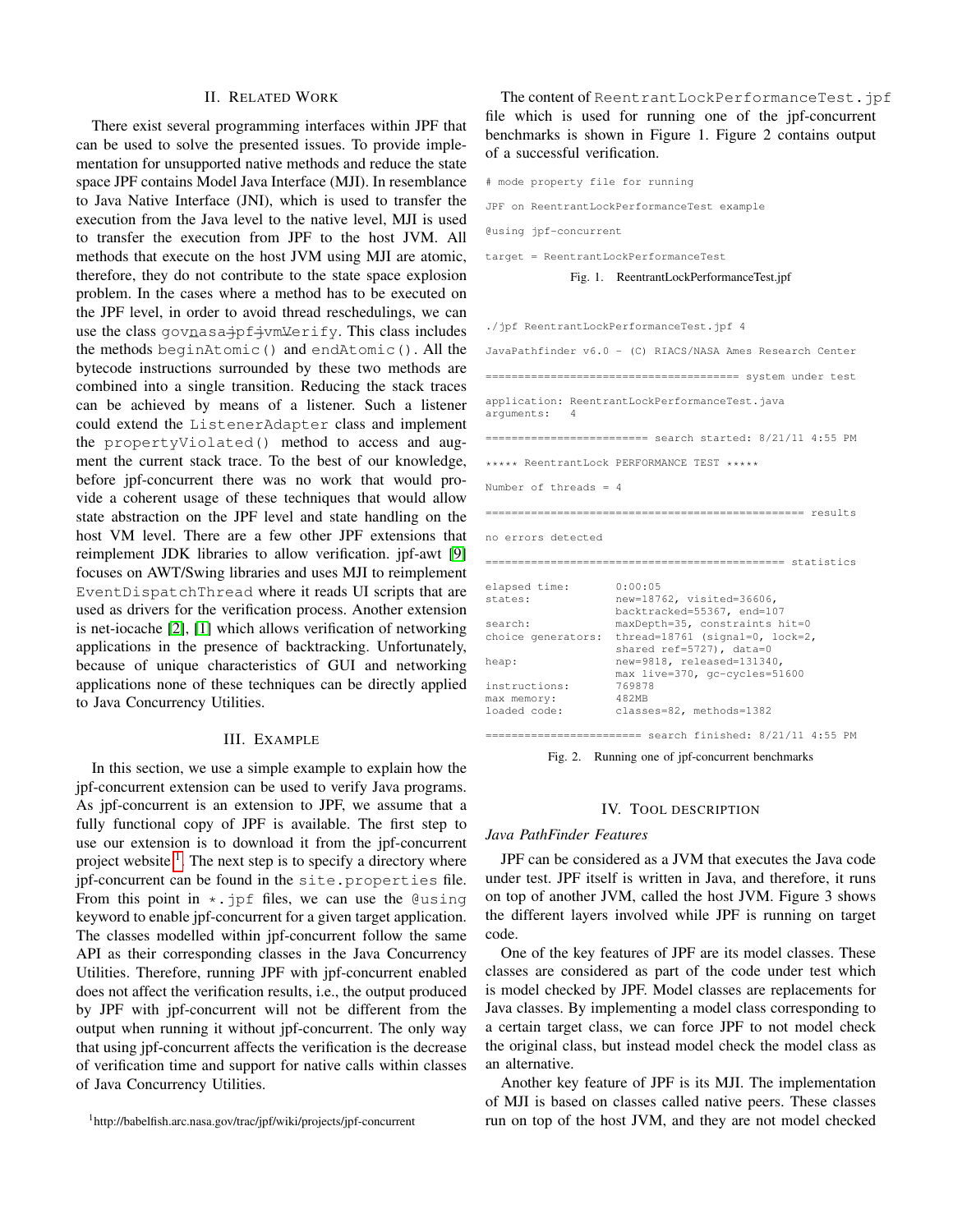

Fig. 3. Different layers involved in JPF execution

by JPF. JPF uses a special name pattern to associate a native peer class to a class of the target code. It also establishes a correspondence between the methods of these classes. Whenever JPF gets to a method that is associated with a corresponding method in the native peer, the execution is transferred to the host JVM. The host JVM executes the body of the native peer method, and after the native peer method returns, JPF continues model checking the rest of the code.

## *Java Concurrency Utilities*

The Java platform was originally designed to support concurrent programming. Before Java 1.5, the concurrent programming was possible through low-level concurrency primitives (e.g. synchronized, wait, notify) included in the Java language [\[7\]](#page-5-6). The Java Concurrency Utilities [\[5\]](#page-5-7) are included in the Java platform since version 1.5. These utilities add high-level building blocks for creating concurrent classes and applications. Using such well-tested building blocks can avoid potential concurrency bugs such as race conditions, deadlocks, and thread starvation.

Based on the functionality, the Java Concurrency Utilities can be divided into different parts. The following is a description of those parts that have been modelled by the jpfconcurrent project.

- Concurrent Collections: the javautilconcurrent package contains a number of concurrent data structure implementations, such as ConcurrentHashMap or ConcurrentLinkedQueue. Implementations of these collections guarantee that an action that adds an element to the collection has a happens-before relationship [\[8\]](#page-5-8) with subsequent actions that remove or access that element. Such behavior avoids memory consistency errors.
- Synchronizers: the javautilconcurrent package also includes classes that provide commonlyused synchronization idioms, such as Semaphore or Exchanger.
- Locks: the javautilconcurrentlocks package implements a high-performance locking discipline which eliminates some of the limitations of the implicit locks used by synchronized code.
- Atomic Variables: the javautilconcurrentatomic package contains

classes that manipulate variables atomically. These classes implement the method compareAndSet which provides a conditional atomic update on a specified variable, similar to compare and swap (CAS) [\[6\]](#page-5-9). Similar to volatile variables, the atomic variables guarantee that a write to the variable has a happensbefore relationship with the subsequent read of the same variable.

# *Implementation*

In our approach, the major part of the implementation that emulates the behavior of concurrency classes is not model checked, but runs on top of the host JVM. This design is mainly based on the MJI feature of JPF which is used to delegate the calls from Java Concurrency Utilities to the methods that execute at the host JVM level. The actual objects that represent instances of concurrent classes are created and maintained at the host JVM level. The majority of operations on these instances are also performed at the host JVM level.

To reduce the state space of the code, our approach abstracts the states of concurrent objects in the JPF environment, and keeps their actual state in the host JVM. In other words, for each concurrent object there exist two different constructs. One is an abstraction of the object which has a considerably smaller state size, and it is created in the JPF environment. The other represents the actual state of the object, and it is created in the host JVM environment.

To abstract the state of concurrent objects within JPF, our solution introduces model classes that correspond to the Java Concurrency Utilities classes. These model classes have only one private field which is called version and is declared as integer variable . From now on, in this paper, we refer to these abstract model classes as JPF-level model classes. Instances of these classes represent the concurrent objects in the JPF environment. Using a single integer to capture a state rather than a complex data structure decreases the state space size considerably.

Consider the class ConcurrentHashMap which declares three fields to store the content of a map. By adding a new element to an instance of ConcurrentHashMap, the values of these three fields are modified. Moreover, a concurrent access to the values of these fields leads to thread rescheduling and increases the state space. Abstracting these fields with a single integer can considerably decrease thread rescheduling. That does not change the class API as all mentioned fields are private.

In our approach, methods invoked on the concurrent objects in JPF are delegated to the methods in the host JVM that have access to the actual state of these objects. To implement these methods, we created a class in the host JVM level which is completely unknown to JPF. This class is called Model. For each concurrent class modelled in jpf-concurrent, there exists a subclass of the class Model, which implements the actual operations of the concurrent class. From now on, in this paper, we refer to the subclasses of Model as JVM-level model classes. The methods of the JVM-level model classes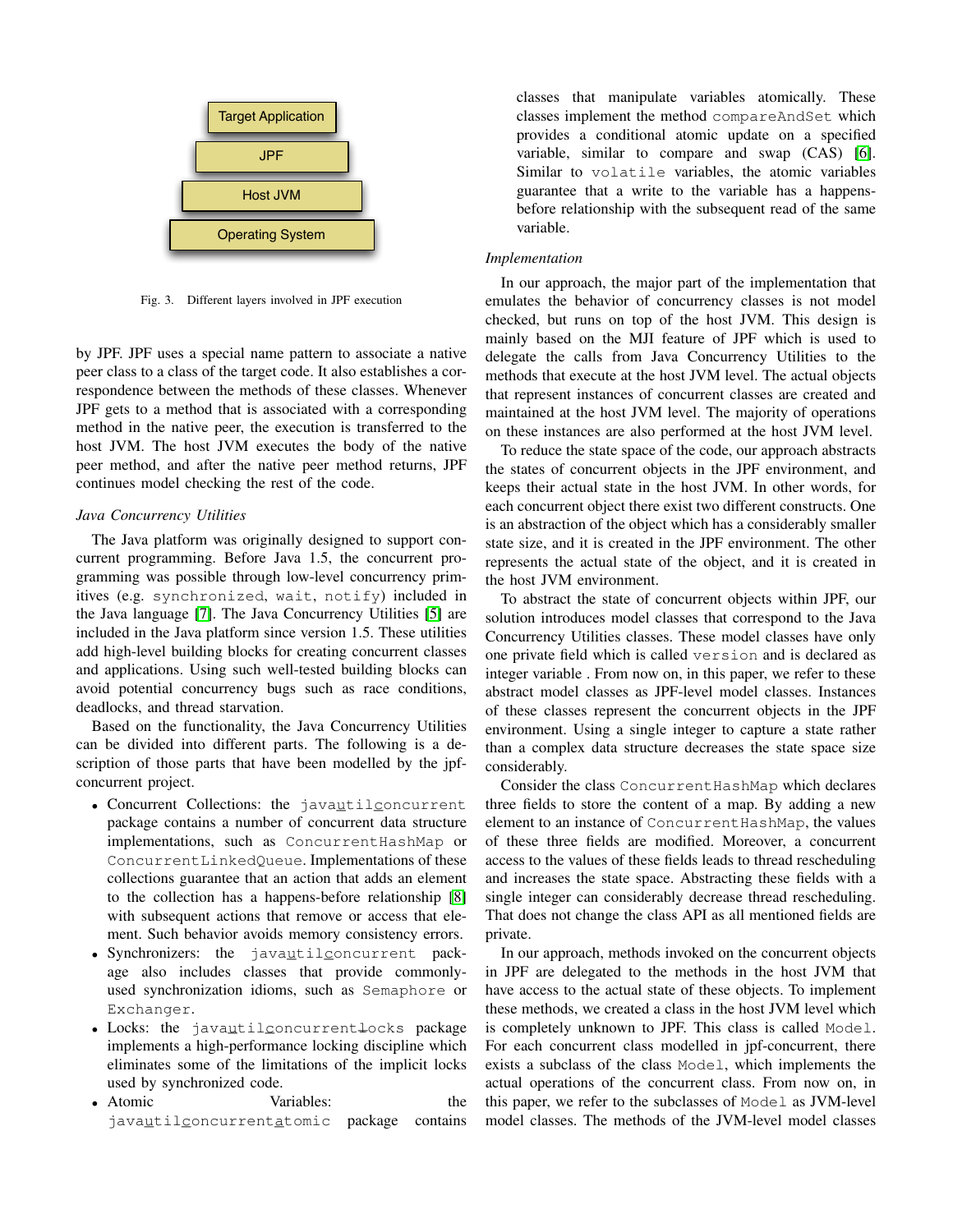

Fig. 4. Transfering execution from JPF to the host JVM

operate on the actual states of concurrent objects in the host JVM. Therefore, JPF does not associate any transitions to their execution. That reduces the number of interleavings explored by the model checker which results in a smaller state space.

In order to transfer the execution from the JPF-level model classes to the JVM-level model classes, we use the MJI feature of JPF. For each JPF-level model class, that represents a class from the Java Concurrency Utilities in JPF, jpf-concurrent includes its corresponding native peer. Any method in the JPFlevel model class that can be hidden from JPF is declared as native, and its corresponding method is included in the native peer. Deciding which methods can be declared as native is left to the programmer. In most cases all methods can be declared native. However, there are some methods that are hard to implement on the host JVM level.

The reason is that the way that objects are represented in JPF is completely different from the their representation in the host JVM. JPF uses the class ElementInfo to capture objects and each object is represented by a unique integer which is a reference to the heap allocation. For example, for the case of ConcurrentHashMap<K, V>, in our approach, the actual state of an instance of this class is stored in an instance of ConcurrentHashMap<Integer, Integer>. Consider the method get(Object key) of ConcurrentHashMap. According to the Java standard API, this method returns the value to which the specified key is mapped. More formally, if this map contains a mapping from a key k to a value  $\nu$  such that key.equals(k), then this

method returns v. Implementing this method at the JVM level is hard, since the given key and the content of the map are all integers representing JPF objects and the actual JVM objects do not exist at this level.

In general, in our approach, the native peer methods play the role as connectors between the methods of the JPF-level model classes and the methods of the JVM-level model classes. That can be seen from the delegation pattern demonstrated in Figure 4 for the class ConcurrentHashMap . It should be noted that for the cases where a concurrent class method cannot be declared as native, our approach implements the method within the JPF-level model class. To reduce the state space, the body of the method is surrounded between the methods beginAtomic() and endAtomic() of the govnasa jpf jvm Verify class, which makes the method execution atomic. It needs to be noted that code between these methods cannot use any thread blocking operations.

In order to capture the actual state of the concurrent object, we introduced a class called Version. Similar to the JVM-level model classes for each class representing a concurrent class, there exists a subclass of the Version class. These classes are completely unknown to JPF and they run on top of the host JVM. For example, for the case of a ConcurrentHashMap we have ConcurrentHashMapVersion, which stores the actual map entries for objects created on the JPF level.

For each concurrent object, there is an instance of the JVM-level model class. To associate instances of the JPF-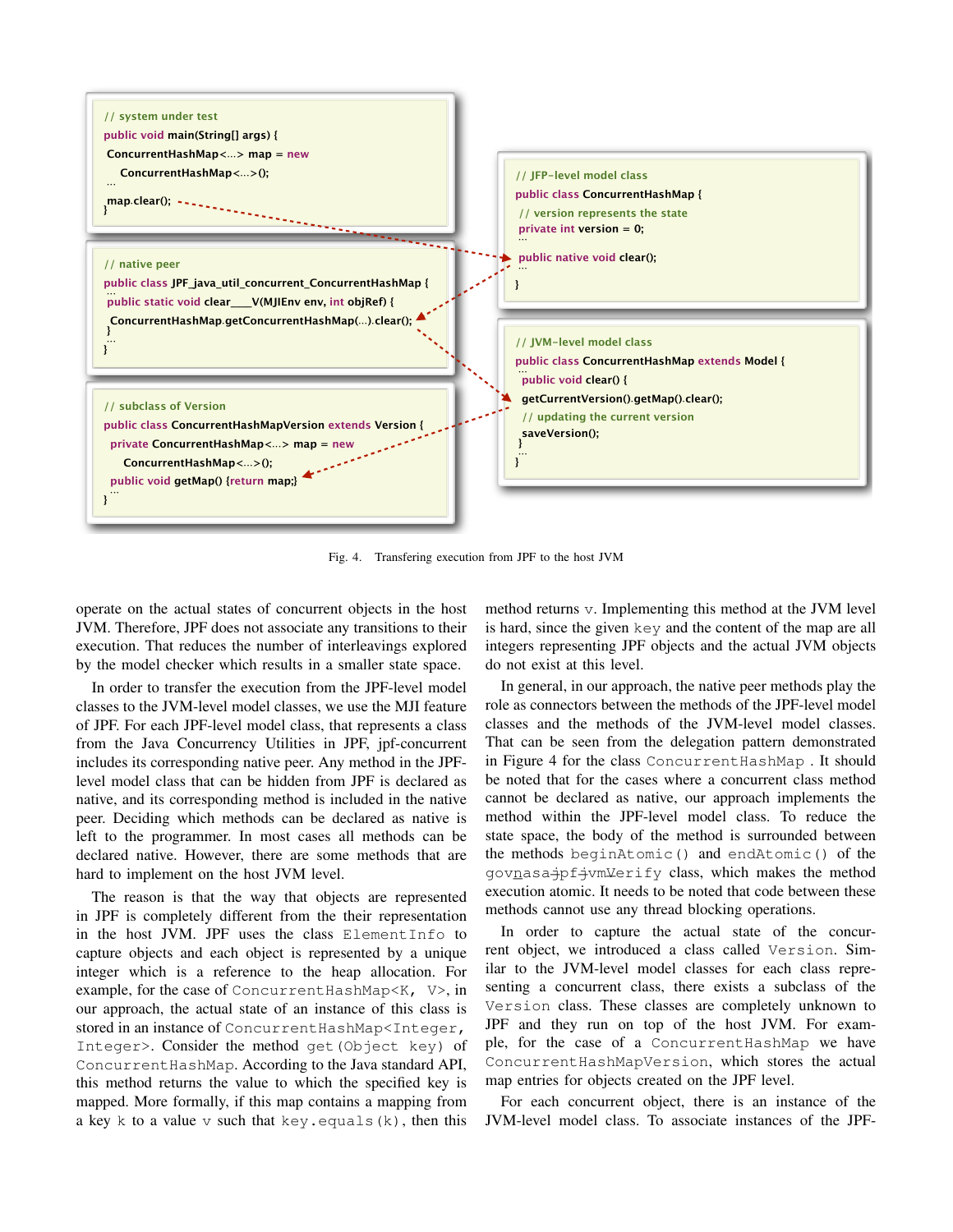

Fig. 5. UML diagram that demonstrates the relationship between main classes of the jpf-concurrent extension

level model classes, that represent concurrent objects in JPF, to instances of JVM-level model classes, that represent concurrent objects in the host JVM , each JVM-level model class contains a static map. This map associates the references of the JPF-level model class to their corresponding JVM-level model classes. This mapping is then used in native peers to retrieve the instance of the correct JVM-level model class.

To each concurrent object, many instances of Version can be associated. Each Version instance represents a state of the concurrent object that can change during the execution. In JPF-level model classes we have integer field version which is used to map current state of the object to Version instances on host VM level. To store and update the Version instances corresponding to each concurrent object, the class VersionManager is introduced, Whenever the state of the concurrent object changes as a result of an operation, VersionManager creates a new Version object, which stores the updated state and updates version variable in JPF-level model class to reflect new version of the object. The UML diagram in Figure 5 demonstrates the relationship between the classes mentioned above.

## *Object Removal Process*

The main problem of our approach is that only the objects created on the JPF level can be garbage collected automatically. There is a need for a mechanism to perform the garbage collection on the host JVM level as well. Consider the code snippet from Figure 6.

```
for(int i=0; i< n; i++)
{
    Semaphore s = new Semaphore();
    //interim computation
    s = null:
}
```
Fig. 6. Example of a memory leak in jpf-concurrent

By executing this code, due to  $s = null$ , instances of the JPF-level model class that correspond to the Semaphore objects are created in the JPF level, and they are immediately garbage collected. However, on the host JVM level, n instances of a JVM-level model class that correspond to Semaphore objects are created without being garbage collected. Therefore, on the host JVM level, useless objects that correspond to the garbage collected Semaphore objects are still occupying the memory.

To avoid this problem, jpf-concurrent implements a listener called ObjectRemovalListener. This listener is used to remove the instances of the JVM-level model classes whose corresponding JPF objects have been garbage collected. Every time JPF disposes an object, it sends a notification to ObjectRemovalListener. ObjectRemovalListener first checks if the class of the object is a concurrent class modelled within jpf-concurrent. If so, it gets rid of an instance of a JVM-level model class that corresponds to the garbage collected object.

## V. BENCHMARKS

All benchmarks have been performed on a Dell PowerEdge R410 machine, with 32GB of RAM, 6 Xeon processors running Fedora 14. Each run has been repeated 10 times. Three classes have been used for benchmarking, ReentrantLockPerformanceTest, ConcurrentHashMapPerformanceTest, and AtomicIntegerPerformanceTest. All of these classes can be found in the jpf-concurrent website  $2$ . Results have been summarized in Table I.

We have used these classes to show the most prominent types of concurrency constructs that can be found in Java Concurrency Utilities. ReentrantLock represents classes that heavily depend on thread blocking instructions. ConcurrentHashMap is an example of a data structure that tries to avoid thread blocking in all feasible cases. Finally, AtomicInteger represents all classes that use CAS operations [\[6\]](#page-5-9) to achieve atomicity of instructions.

In all cases, jpf-concurrent shows a speedup. The speedup for the ReentrantLock is much higher than for ConcurrentHashMap and AtomicInteger. This is caused by the fact that using native methods allows us to use fewer thread-blocking operations which are the main source of new transitions, and that can increase the verification time. The

<span id="page-4-0"></span><sup>2</sup>http://babelfish.arc.nasa.gov/trac/jpf/wiki/projects/jpf-concurrent